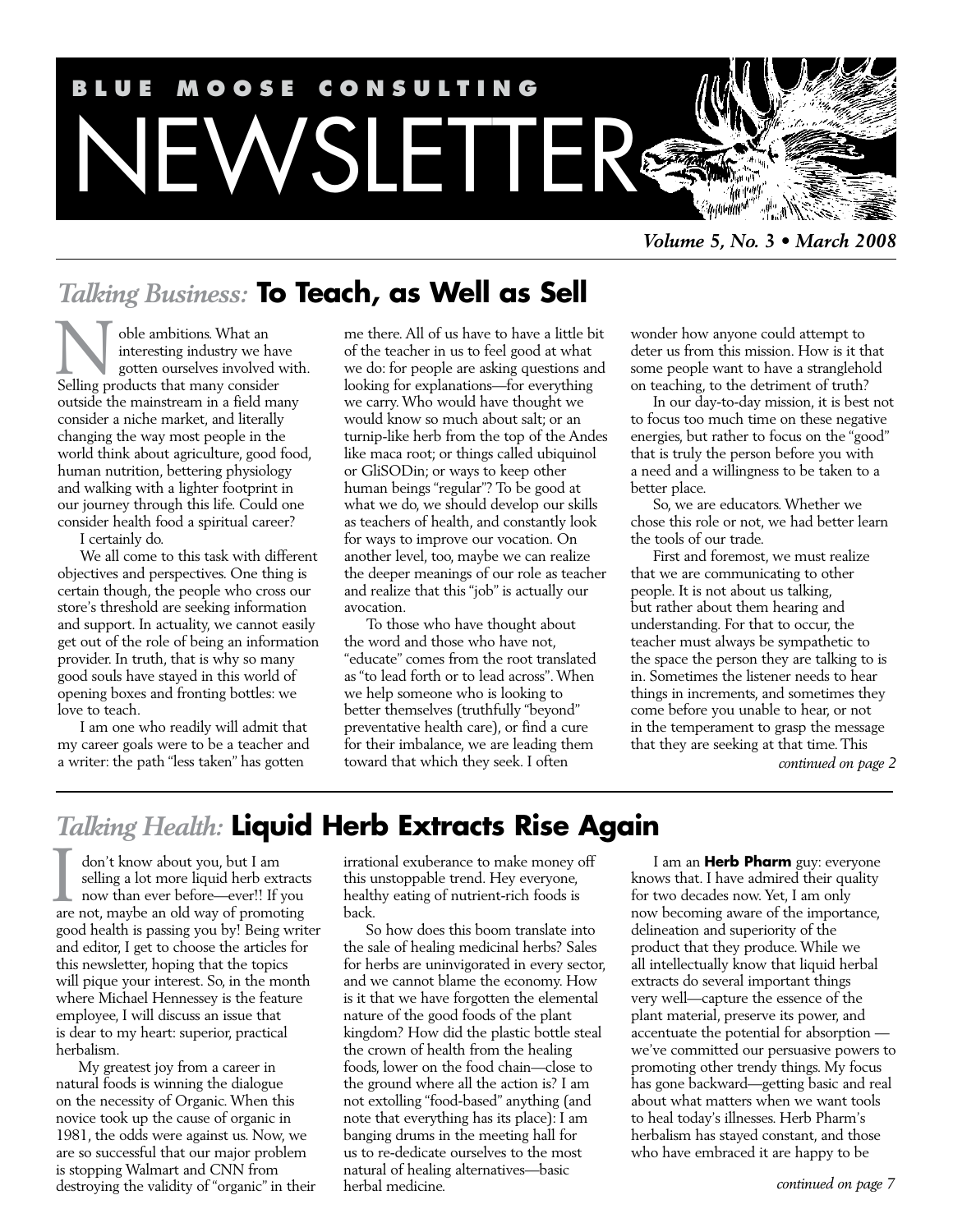#### **To Teach, as Well as Sell**

*continued from page 1*

happens all the time. On this occasion, it is an art to know when to give them one-good-point that will direct them, like markings on a tree through the forest, the next time they reach that same point on the path. Sometimes the occasion will necessitate that you forget the presumed task and show them an interest and openness, so they can approach you comfortably and with trust when the moment arises for them to hear the message they seek. It is not the message, but getting the message across.

The next skill is to be able to convey the message with confidence and passion. Everyone portrays their passion in a different manner, and you should be comfortable with your own, beautiful tone of expression. Realize that you are to a certain degree an actor/actress on this mission, and that when you are relating the lines of the text you have learned that it will be accepted best when it is from your own voice. The hardest part here—whether you realize it or not—is to grasp fully the information at hand. (More on that later). If you have the threads of the storyline clear—or if you are talking about an issue that you have mastered—it is critical to your success that you convey a belief in what you are saying, that you appreciate the message and that you are excited about sharing this information pertinent to decisions in your listener's life. Know your passion and be able to express it. This is the art of sales.

No teacher can correctly administer truth unless they have a strong grasp of that elusive gift first. Here is where the grunt work comes in, as studying is a

#### **BMC Companies represented at Expo West**

| Bluebonnet Nutrition  #1908              |  |
|------------------------------------------|--|
|                                          |  |
| Newton Homeopathics #1309                |  |
|                                          |  |
|                                          |  |
| Essential Formulas, Inc.  #1758          |  |
|                                          |  |
|                                          |  |
|                                          |  |
| Natural-Immunogenics/                    |  |
| Sovereign Silver #1785                   |  |
| Mushroom Science  #1361                  |  |
| Ancient Sun Nutrition, Inc.  #2108       |  |
| Bass Brushes/The Hair Doc Company. #3332 |  |
|                                          |  |
|                                          |  |
| Harvest Moon Mushrooms  #2608            |  |

necessity if one is to teach. You have to tackle your lessons, and be courageous in embracing all you are learning. Castenada said that one should go into learning with the courage of going into battle, and that is your noble mission. With this shield of determination, we also need the feather of humbleness and humanity. None of us knows it all, and we should never impart that impression. Always open yourself to new learning, and always listen, as there is always more to learn. The good student is always taking notes. Know that you are always learning, you are always teaching as well—teaching yourself.

The reason I have never tired of this industry is there is always infinitely more to learn. Think of all the amazing things you have learned in the past 12-months: (maybe) the beauty of these nutrients ubiquinol, astaxanthin; these new herbs in your repertoire—shatavari, andrographis. Maybe you have gained a deeper appreciation of aloe vera or elderberry or homeopathy. Hopefully you still marvel over the miracles possible with Omega-3—"a missing link". Maybe you have been intellectually floored by the potential of marine phytoplankton, or something as rudimentarily precious as biodynamicallygrown teas. The world is our oyster, fellow travelers, and there will never cease to be splendor and miracles. Take this cue: know your material and always know that you need to learn more.

Teaching is about being at the level of the person you are trying to reach. With all this knowledge, you must not overwhelm the student before you. One step at a time. Basics first. Keep the promise high with your passion, and engage the person to open up to learn, and make sure that you do not speak over their head. The skills that you learn to sell as you teach are all about human psychology.

Sometime, you speak to the inquirer's vanity. Other times you will tickle their hope. Sometime you must grab the mantle of authority; on other occasions you will need to allow that moment where you stand before each other and puzzle or wonder. Often, you can achieve your goal by admitting that you do not know the answer. Accept that reality. The goal is always to empower the student to want to learn more and more on their own quest with their own enlivened dedication.

#### **In the News**

## **Only Recommend OptiMSM®**

**Study Shows "Protective Action" of MSM on Articular Cartilage** Researchers from the University of California-San Diego announced at the *2007 World Congress of Osteoarthritis* new findings suggesting methysulfonylmethane (MSM) may protect articular cartilage and reduce inflammation in early osteoarthritis. The research focused on specific genes, called cytokines, associated with the progression of osteoarthritis. Researchers found that MSM acts as a barrier, protecting cartilage from further degradation from cytokines and other destructive enzymes. An abstract of the study will be available in the peer-reviewed *Osteoarthritis and Cartilage Journal.*

There is a style to good-salepersonship on the sales-floor as you teach. Think Vanna White here. The movement of your hands, and the positioning of your body as you speak, will highlight what you are referencing. Too many employees do not handle the bottles as they explain; do not open the book and turn the pages with the customer. Be a fluid part of the activity. Knowing how to capture interest, and accentuate key points is an acquired skill (and some possess it naturally). You are an actor and the lights are on you—but it is not about you. It is about the message. So take the challenge of mastering "delivery."

Teaching should presume to be fun. If, and whenever possible, make it fun. But always have fun doing it. If you can fit into the role, working to master the skills of human psychology, acting with passionate compassion, then you will enjoy your success when communicating grave facts and concerns to a seriously ill and desperate person. Appreciate this vital role, and the greater good: for that person needs you.

We have changed the world with our truths. Sure, all this information is complex (but so is biodiversity and beauty!) The best teacher can take the most difficult equation, and make it understood by a mind young to the information being shared. Learn to speak in big pictures and images, and with words that the commoner will understand (realizing when it comes to issues of

*continued on page 6*

*I believe that peace is not merely an absence of war, but the nurture of human life, and that in time this nurture will do away with war as a natural process...* 

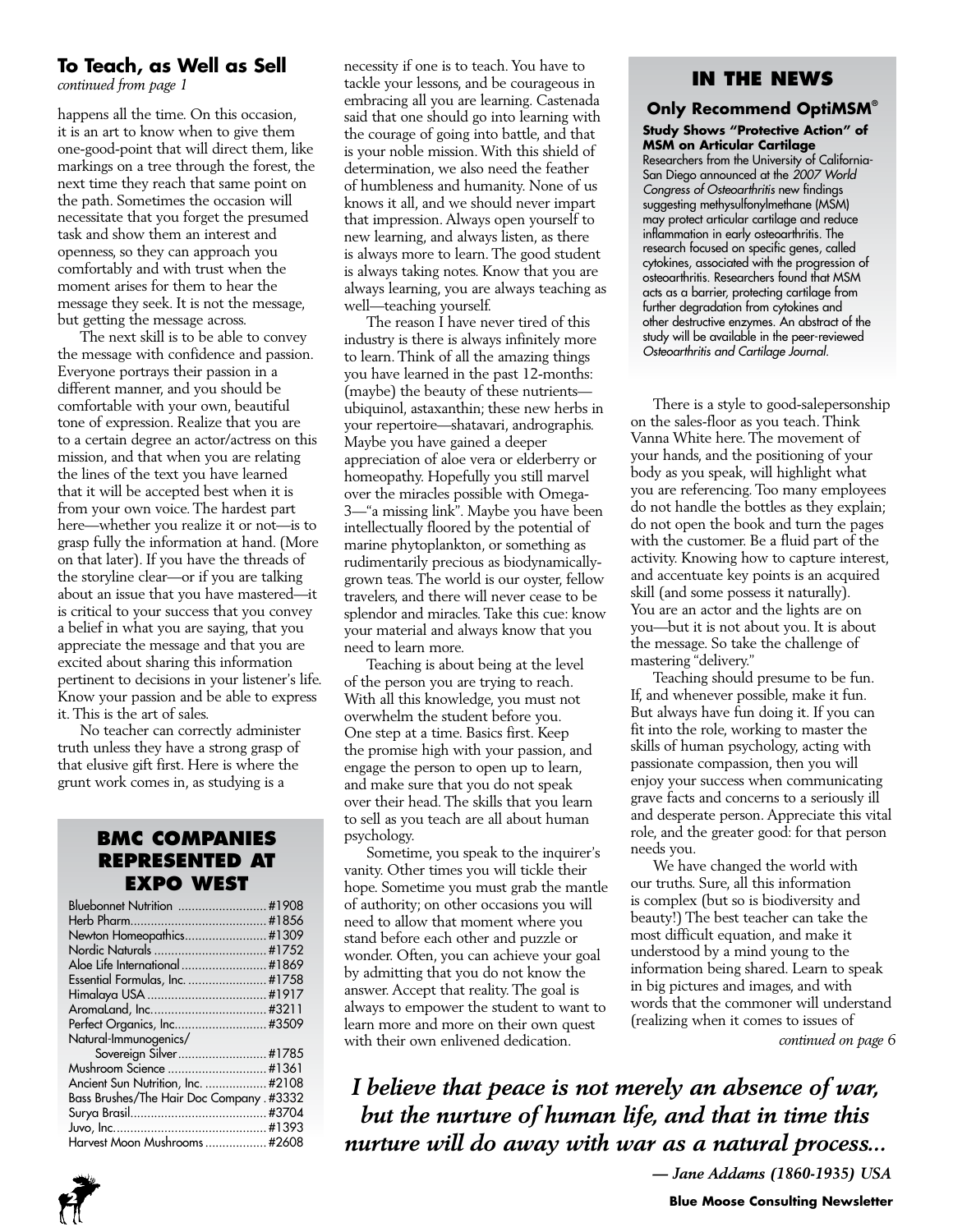

## **Herb Pharm proudly introduces three new alcohol-free Herbal Glycerites.**

These products are very similar to our Liquid Herbal Extracts and they can be used in the same way.

The difference is a slightly adjusted extraction process, which enables us to extract the herbs with natural plant glycerine instead of alcohol.

**Green Tea Glycerite Rhodiola Glycerite Turmeric Glycerite** *Available April 1*

#### *Capitalize on EXPO WEST!* **Order \$100 - \$499 for 15% off Order \$500 + for 20% off** *Buy In Dates 3/10 thru 3/21 Show special must be mentioned at time of order for discount. No reversals!*

Expo West Booth #1856

# NORDIC **NATURALS**

Pure and Great Tasting Omega Oils

## **New Product Preview**

Nordic Naturals is releasing its latest product in their "Gold Standard" Arctic Cod Liver Oil line. The new flavor is **Spiced Apple**, and is being offered in retro-look amber colored bottles, apothecary-style. These should really bring attention to this new flavor on your shelves and bring variety to the daily use of Omega-3 Cod Liver Oil.

#### Ask Your rep to see the new Nordic Omega Research trifold

Due to a shortage in the availability of the 8oz blue glass bottles, Nordic will temporarily be using amber (brown) bottles. Please note this applies temporarily to only the 8oz liquid bottles, and we will be back to bottling in cobalt blue very soon.

The amber bottles will be shipping for the next few months.

#### *Capitalize on Expo West* **Show Special; Attendees only! 12 – 72 pcs 15% 73 – 144 pcs 17.5% 145+ pcs 20% New sku's 20%**

Expo West Booth #1752

Not represented by BMC in NJ, SC and parts of PA Note that the Not represented by BMC in NC, SC, WV



## **Trimology™ Licorice Flavonoid Oil**

*Intro promo through March 14. Buy in and save*

Floor Display highlights this new scientifically valid weight management nutrient in time for the upcoming Summer season.

### *Capitalize on Expo West* **Trade show deal show special 20% Off**

*One buy the weeks of 3/10-3/21*

Expo West Booth #1908

Not represented by BMC in NJ Not represented by BMC in NJ, SC

## NEWTON homeopathics

Always safe, always effective.

### **March Monthly Promotions 20% Off**

*(Qty 6+ per sku)*

N057 **Dairy, Grain, and Nightshades** N067 **Foot Fungus** N012 **Menstrual – PMS** N054 **Snore Relief** N218 **Sports Injury, Spray** P022 **Ear Relief, Pets** F007 **Allergies, Kids**

*Capitalize on Expo West* **15% DISCOUNT** on orders placed at show; *dates for sale: March 14-21* **10% discount for non-attendees**

*Product Highlight:* **Cell Salt Complex** 500 pellets or 1 oz Cell salts are cell and tissue builders. *Indications:* Physical weakness or when recovering from chronic diseases.

*Ingredients: Calcarea fluorica, Calcarea* phosphorica, Calcarea sulphurica, Ferrum phosphoricum, Kali muriaticum, Kali phosphoricum, Kali sulphuricum, Magnesia phosphorica, Natrum muriaticum, Natrum phosphoricum, Natrum sulphuricum, Silicea 10x.

## Expo West Booth #1309

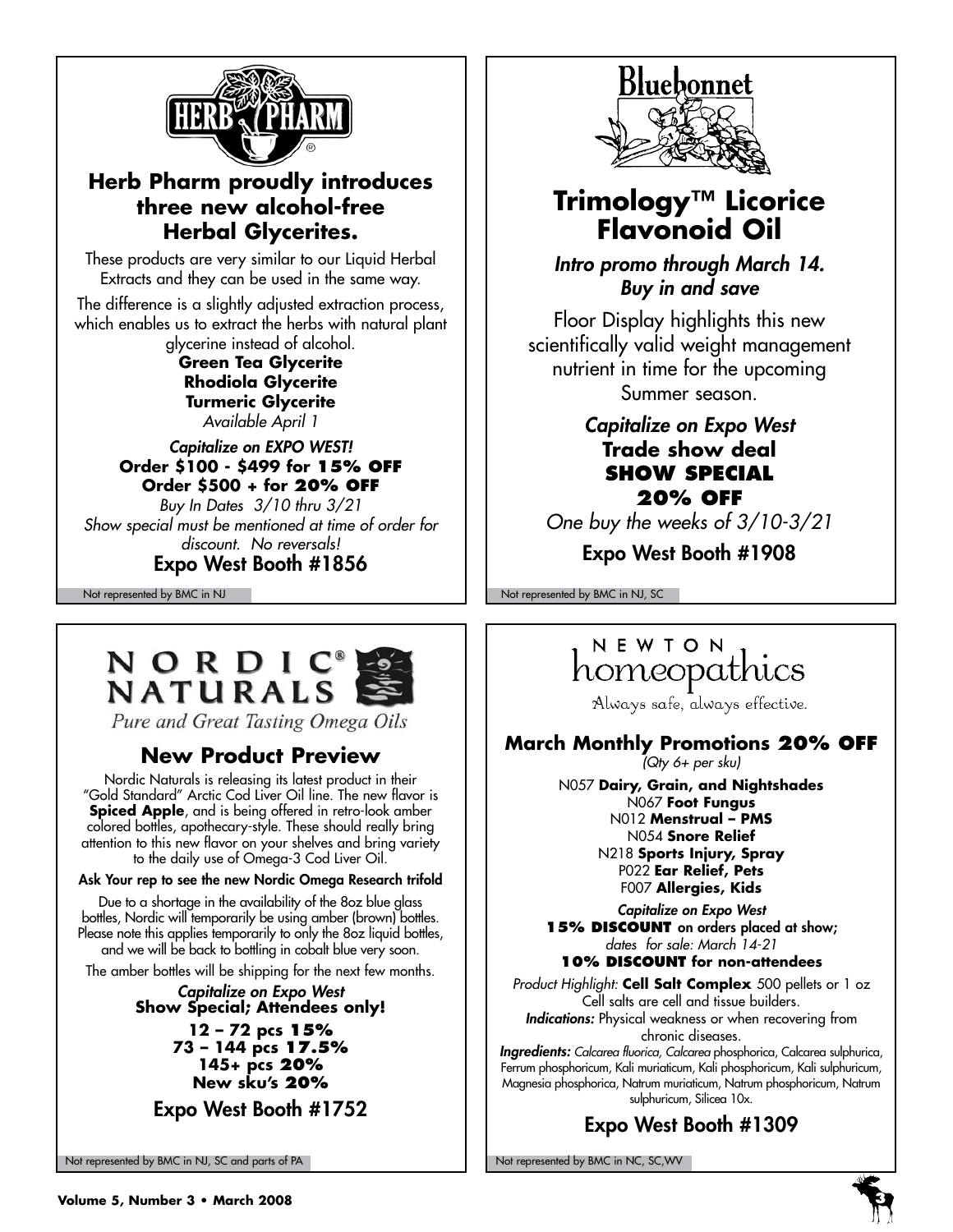

*The Essence of Well-Being®*

*The highest quality essential oils are the base of a full-service body care manufacturer*

**Single note essential oils Essential oil blends Certified Organic Essential Oils Precious & rare essential Oils Massage & body Oils and lotions Facial Massage Oils Hand & body Lotions Shampoo, Conditioners Hair & Scalp treatment Bath Salts Shower Gels Bar Soaps**

Expo West Booth #3211



Ancient Sun Nutrition, Inc. *InnovativeWhole Food Nutrition Solutions*

### **Ancient Sun Blue-Green Algae**

Organic green superfoods high in phenylethylamine and phycocyanin, (unique antiinflammatory supplement).

If you're looking for the best blue green algae from Klamath Lake, as a direct supplement or as an ingredient in our food enzymes and organic pet food, this is the place

*Capitalize on Expo West deals Free shipping on Expo West orders*

#### **10% off min \$300 15% off min \$1000 20% off min 2000** buy in dates 3/13 thru 3/21

Expo West Booth #2108



### **Trust Sovereign Silver for quality and effectiveness**

Sovereign Silver represents the most significant breakthrough in colloidal technology in the last 90 years. It is an omnipotent resource in the defense of health, one with which to confront the ever-increasing immune challenges threatening man, even the whole of mankind.

*Capitalize on Expo West* Expo West Show Discount **10% over any quantity discounts** open to all stores

Expo West Booth #1785

Not represented by BMC in NC, SC, NJ, eastern PA



*New Product Announcement!* **Certified Organic Hand Sanitizer from Brazil with Acai and Jua**

> Two sizes available 2 oz. SRP \$4.95 7 oz. SRP \$14.95

beautiful counter display available Very emollient and moisturizing! Ecocert-certified, at the right price!

#### **BIG NEWS**

Surya has awesome new shelf talkers that show the colors of the hennas and the semi-permanent hair colors. The best way to sell the cleanest hair colors in America!!

*Capitalize on Expo West* **Expo West Show Discount 25% line drive open to all direct orders placed between 3/1 – 3/31** Expo West Booth #3704



#### *Capitalize on Expo West* **Expo West Show Deals 10% show deal**

open for all orders, plus complementary shipping *March 12 – 19 only!*

### **Educational Seminar**

Friday, March 14 2:30 PM room 207 D. Dr. Ann Louise Gittleman on Gut Detoxification.

#### Stop by the booth to see new labels, get your daily probiotics and sign up

for a copy of the Essential Formulas corporate video

Expo West Booth #1758



*Capitalize on Expo West*

## **Expo West trade show deal**

MUST BE AT SHOW

## **25% off orders placed at show**

plus free shipping Expo West Booth #3332

Not represented by BMC in NC, NJ, PA

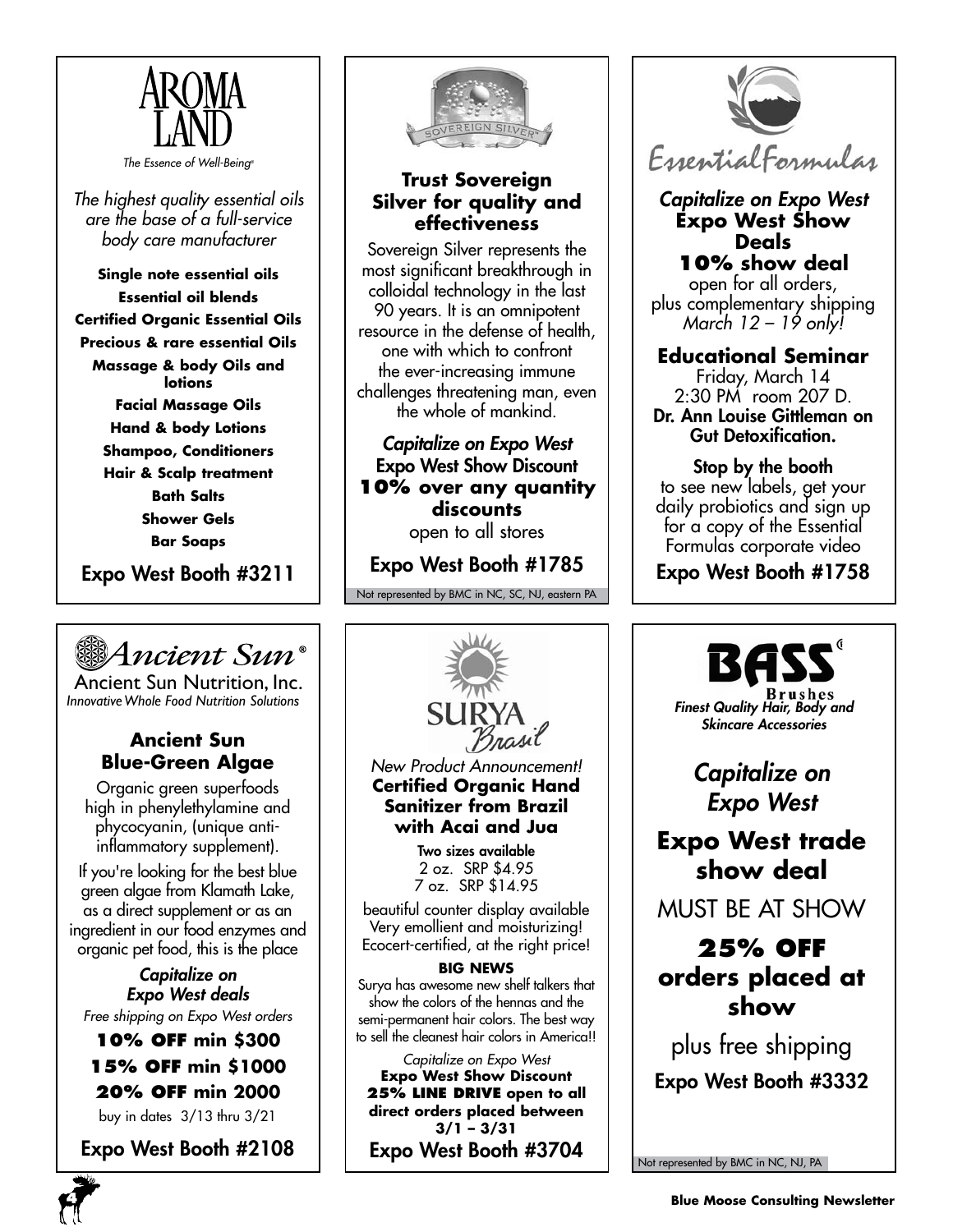

#### **March's promo is "Spring into Detox Health"** *featuring*

*LiverCare® , HemoCare® , Andrographis, Ginger, Triphala, Neem, Boerhavia, and Haritaki.* **Buy 15** receive **7% off** Formulations **3% off** Pure Herbs

**Buy 25** receive **15% off** Formulations **5% off** Pure Herbs **Buy 50** receive **25% off** Formulations **10% off** Pure Herbs

Sign up for the free monthly **Himalaya email newsletter** at www.HimalayaUSA.com and continue to learn how this company is unique among herbal manufacturers historically and in the world today!

#### *Capitalize on Expo West* **All Herbal Formulas and Pure Herbs** *buy-in dates March 14-24*

**Buy 15** receive **7% off** Formulations **3% off** Pure Herbs **Buy 25** receive **15% off** Formulations **5% off** Pure Herbs **Buy 50** receive **25% off** Formulations **10% off** Pure Herbs

#### *Back in stock* **Soliga Forest Organic Honey**

• USDA Certified Organic • Not force filtered, not pasteurized • Three times the bioflavonoids and 7 times the antioxidants of wildflower honey

Expo West Booth #1917

Not represented by BMC in PA, NJ



LIFE SOURCE **B** A S | C S

#### *March Line Drive* **15% discount off orders \$100-\$499. 20% off orders greater than \$500.**

Life Source Basics WGP 3-6 is one of the most effective and safe supplements to enhance your immune system. It engages the body's natural defenses to promote health, wellness and vitality. Numerous clinical and preclinical studies demonstrate that WGP 3-6 activities key human immune cells, including macrophages and neutrophils, to more quickly recognize and kill foreign challenges. More than a dozen peer-reviewed science and medical journals have published research on the safety and efficacy of WGP 3-6 over the past several years. In addition, independent studies have demonstrated that WGP 3-6 is significantly more effective than other leading nutritional supplements in enhancing the immune system



**Health Education & Health Products & Alos** 

#### **Stock up for Spring with New Healthy & Slim Daily Greens!**

• Stabilizes Blood Sugar, prevent snacking and unwanted calories. • Highest amount of Greens of any greens formula with a correct ratio of Calcium to Phosphorus for supporting Bone Health & Skin Renewal.

• Detoxifying, and tastes Delicious mixing well with water for kids & adults.

Best value for stores & customers • Certified-Organic Greens

*Available in powder—tablets and travel packets!*

Being Healthy Never Tasted So Good!

#### *Capitalize on Expo West* **Discounts: 24 -71 bottles = 10% 72+ bottles = 20%** *Must visit the Aloe Life booth to receive*

*the discounts.*

17 years of quality aloe vera

#### Expo West Booth #1869

Not represented by BMC in SC

# **MushroomScience**®

#### *The best quality mushroom supplements in America since 1994*

• Growing their own certified-organic mushrooms, on wood, as nature intended. • Every extract carefully prepared, capturing the complete essence of what made these medicinal mushrooms valuable in the ancient herbal traditions of Japan and China. • Quality guaranteed; each supplement is formulated to deliver consistent + effective levels of all the primary active compounds identified in the scientific research. Every supplement from

Mushroom Science® analyzed to ensure this. • Potency listed on the label of every supplement, allowing full advantage of the dosing *r*ecommendations proven effective in the

scientific *research.*

*Capitalize on Expo West* Expo West Show Deal

#### **Attendees Only! 20% show orders**

**New Customers at Show buy 2 get 1 free!**

Booth # 1361 Mushroom Science Booth # 2608 Harvest Moon Mushrooms

## **HAMPSTEAD TEA** LONDON

## **Green Tea is Year-round**

The tea culture in the US is growing, as people realize the health benefits of Organic teas over coffee. Yet, Green Tea has gained a wholly separate market of people looking for the antioxidant benefits of green tea. Offer the best green tea on the market, at a very "fair price"

### *Hampstead Tea*

*Certified Organic, Biodynamically-grown, Fair Trade Single-estate Tea* (nowhere else can you find this combination)

Green Tea

• 25 sachet box

• loose tea leaf tin

• loose tea leaf pouch refill

• also in sachet tea bags: Mint Green and Ginger Green

# **PERFECT® ORGANICS**

*March Feature* **Perfect Organics Body Scrubs**  Available in Lavender Lavish, Orange Ginger, and Hazelnut Coffee.

Stock up for Spring!

**10% off 12 or more any combination of Perfect Organics Body Scrubs**



*Capitalize on Expo West* Expo West Show Deal for attendees **15% off opening orders 10% off for existing accounts** Minimum order \$250.00

Expo West Booth #3509

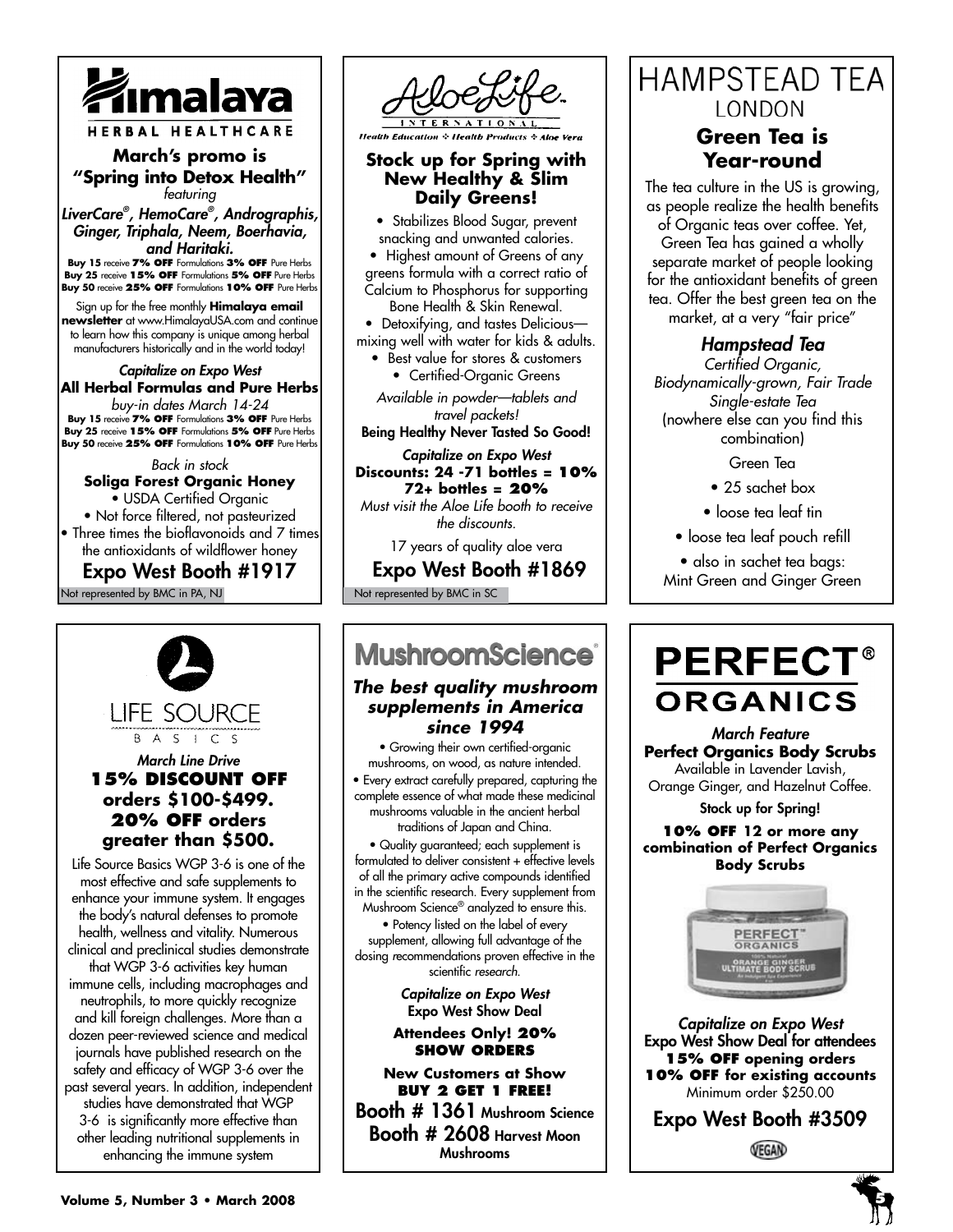### **To Teach, as Well as Sell**

*continued from page 2*

natural health that the commoner may be anyone, even a tailored haughty successful and educated professional). For health, everyone needs the good teacher. Teaching an understanding of the bigger picture will always help the learner to think for themselves, and logically search-out the solution to their problem. Your goal is to release that potential for them. We do this every day. Revel in this role!

More information is always on its way, so never take a semester off. The devil distracts easily, and wasted moments may handicap you in that moment when someone needs that little detail you have conscientiously learned and mastered. Share and help: your mantra is service.

So give thanks for this opportunity. We make a living. We sell and make profit, and keep ourselves employed. We gain value in ourselves through our education, and we change the world. From that person with a cold who stops in because you were on the way, to the desperate who have come to your door after all else has failed, to the distrusting, there to buy a product for the loved one who sent them: you touch them all and have information

to share. Ever wonder why I never stop talking? Use your skills!

In the larger arena, we have taught the pharmaceutical giants that nutrition sells, and they have copied our development so much so that we see Centrum now making a cardio formula. Somewhere in board rooms and on golf courses, people of that angle of power may just be getting it: health can sell as much as the industry of sickness. Thanks to Senator Harkin, we are starting to earnestly address the needs of what children eat in school. Government hears some of the noise of our education, and sometimes they listen.

Here, though, we see the limitations of our noble and valid endeavor. We must constantly worry that when speaking truth about beneficial options for health that we may straddle the line of a legal system tilted away from natural health. We may just incite forces with misplaced jurisdiction to attempt to stop our voices. Always be wise in the ways of the market. Never take your mission to teach so ardently that you bring too much attention to yourself. There is plenty of goodness to go around by helping those who reach out to you, to those who are open to betterment, to those who can "hear". Beware: this mission has never

been easy. Truth has always battled nontruth. Just be grateful that you are on the better path. ❂



**OLBAS®** 

*Capitalize on Expo West* **Expo West Show Special 10% off entire line**

open to all accounts!

#### **Consumer Samples upon request for**

Olbas Oil, Olbas Pastilles, Olbas Tea

and New Olbas Sugar-Free Lozenges.

#### **Double barreled sales:**

stock the ever-popular Olbas Pastilles on one side of the counterand the new Olbas sugar-free black currant Lozenges on the other side.



**6**

**Nourishment Pure and** 

**JUV** 

**Simple** JUVO is a tasty vegetarian whole grain salad. It is freeze-dried and powdered from vegetables, mushrooms, many kinds of whole grains and sea vegetables.

*Plant-Based Organic Nutrients for Body Cleansing & Detoxification.*

Booth #1393

Not represented by BMC in Eastern PA, NJ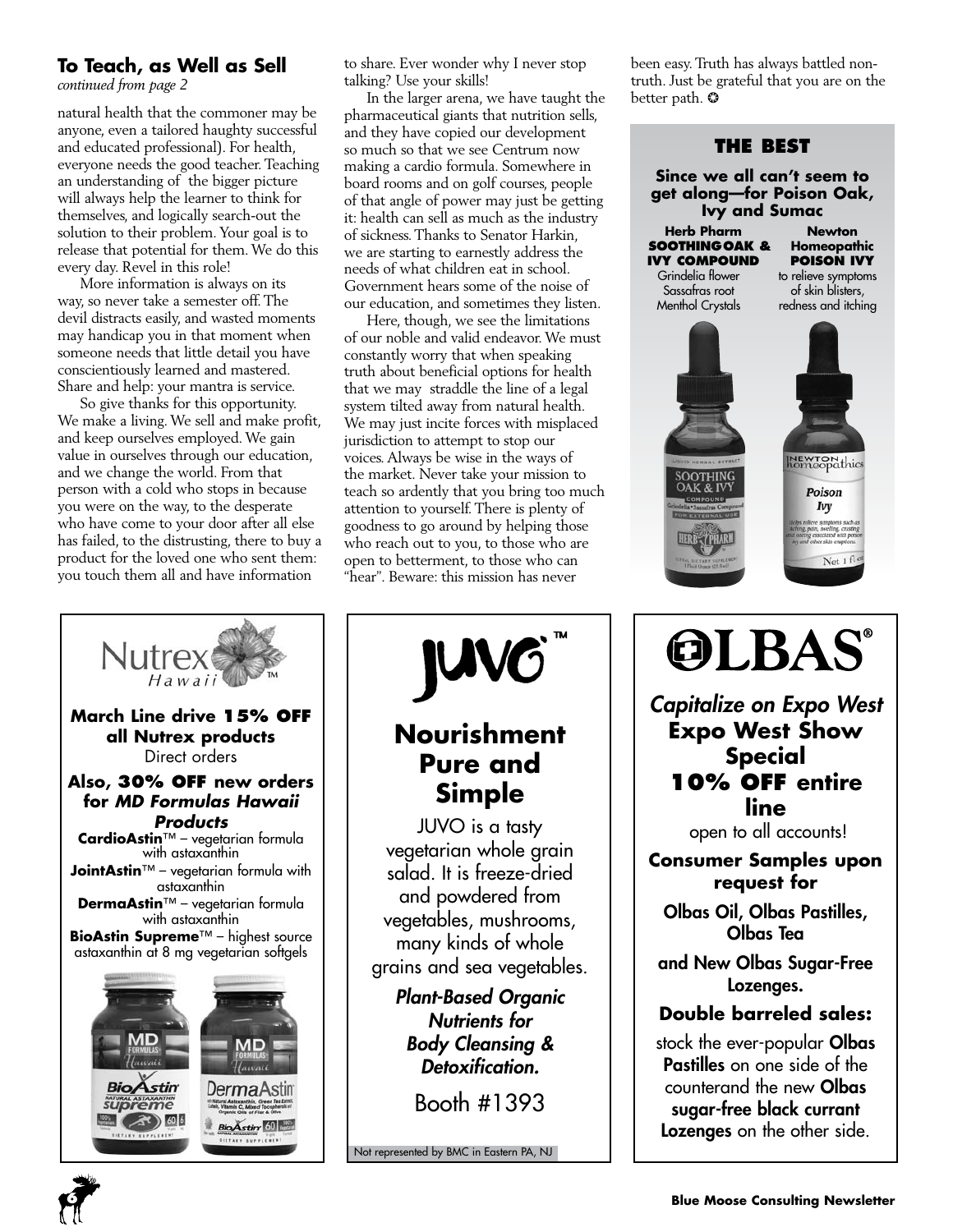# **Liquid Herb Extracts**

part of the relationship—because their successes continue to multiply.

I have always politely said that all liquid herb manufacturers (well almost all) should be given the benefit of their love of the herbs and their dedication to the process. If you were selling liquid herbs you were in the right boat!

I have now learned enough to know that Herb Pharm just does it better. Hats off and accolades to Sara and Ed for the rededication they have committed to their fine craft. After decades of meticulous pursuit of a perfection of agriculture and the craft of manufacture, they could have sat on their laurels. Many of the great pioneers of our industry have done that, and they deserve the rest: another generation needs to rise to the forefront and lead. But Ed & Sara have allowed the moment to rekindle their passions to greater levels, and the work that Herb Pharm—as a company of dedicated people working with herbs is now doing—the investment in infrastructure and technology and science and equipment—is and will take herbalism to newer, better heights.

American herbalism is ready to move to greater heights, and Herb Pharm sees

# **end in the Exiliation of the continued from page 1**<br> **March 3-9 is National Sleep Awareness Week**

While it is often dangerous to advertise National Health awareness events because often they are controlled by pharmaceutical companies and government agencies not amenable to natural alternatives, participation in these organized public service events gives YOU the chance to advertise about the positive, natural and healthfood options that you offer. So, be strong in your message, use the medium and be creative: your customers will appreciate the effort you make.

Sleep awareness includes insomnia, sleep apnea (therefore snoring too), restless leg syndrome and more. It is imperative that we get people realizing the importance of restful sleep. Lead the endcap with Bluebonnet *TryptoPure*™ l-Tryptophan—the purest product on the market. Tryptophan used to be one of our industry's best selling amino acids, and the research says that tryptophan deficiencies are prevalent. Seize the moment to help people relax, lower anxiety and provide the nutritional building blocks for positive mental well-being. Teach yourself more about TryptoPure™ today: (Ajinomoto AminoScience: http://www.tryptopure.com/consumers/index.html )

There are many important and great products to add to this display, including Herb Pharm's *Relaxing Sleep* and valerian; Newton Homeopathic's *Restless Leg Syndrome, Snoring* and *Insomnia*; AromaLand's lavender essential oils and their sensational *Relaxing* essential oil blend; and Himalaya's *MindCare® , Jr.*

Your customers need direction and education on methods to optimize their sleep patterns so that they can heal and repair on a daily basis! Remember that sleep problems are a huge issue with people as they age, and you can help them! **(**www.sleepfoundation.org)

the challenge of today and is rising to the moment.

We all know that marketing consultants presently have gained too much access to too many companies in the world of nutrition. Outlandish claims are flooding our consciousness, and soon some of us may even begin to believe the rhetoric. It is refreshing to listen to the down-home honesty of Ed Smith discussing the real science of herbal investigation and manufacture. I laugh at the hogwash and fooey in the

#### **"We Are health food people" For a Good Time, Call Michael Hennessey**



Greetings everyone. I have crossed the threshold of five years in business. Have grown a bit in wisdom, and "company" along the way. As I head out to Expo West and also start to think about having my first vacation since I started *Blue Moose Consulting*, I want to thank everyone who has teamed with me over this time period to make our health food world stronger. Each of us dedicates ourselves to doing good in the marketplace and bringing opportunities for optimal health to all who desire to make themselves better. What a grand business we are in!

As BMC has expanded from a lone guy and a few dignified companies to a veritable empire of health & wellness (that wagon of health being pulled into town by that intrepid moose), I have gained

dedicated fellow mooses who have amazingly readily accepted the name. Their work in support of this vision has been invaluable and I honor them all, past and present! But we would not have been able to do any of this without you, dear store owners and personnel. I love every day that I work with you (and wish there were no bureaucratic paperwork so I could just gypsily travel from store to store, learning and teaching every day). I only rent a home because I have to keep my paperwork somewhere: and I rejoice that I have not tired of the road that takes me to you.

I am honored to say that this is my world and that you, dear readers and compadres and friends, are a treasured part of that world. We are on this earth to make the best of our time here, and my intention has been since we started Blue Moose, to make the business of health and health education a fun endeavor. Let's continue.

As for my fun pictorial, I provide a picture of yours truly talking on the phone. Yes, that is what I seem to do every waking moment as I work to make the mid-Atlantic region more healthy every day. To life! To future success, optimism and cooperation in our endeavors.

Peace and love,<br>Michael

tabloids, and am saddened at the path stores are being led, because the product being manufactured by Herb Pharm is better than everything out there with a pretty label. Ed knows his business, and is as sharp and forward-thinking as anyone in the arena today. In seeing behind the scenes, I can say that product is just getting better all the time: every detail is being analyzed and—if possible—improved.

All health wants is the truth of nature. Pure and simple. And the technology to capture and transfer and guarantee that truth has not yet (and may never) evolve beyond the beauty of: (1) a good plant raised well, grown and harvested in ideal conditions; (2) handled with insight, ethical respect and love; (3) extracted from nature's bounty and scientifically preserved in the most natural of mediums —organic alcohol; (4) measured and tested for purity, strength and consistency; (5) and—part of the equation—sold with a care for the dignity of the plant, the process and the acknowledgement that it is the work of the plant that needs to be admired and respected. Herb Pharm still believes in the truth of touching and tasting the herbal food; challenging the grower [even themselves] to get better; realizing that the proof is in the reality of the food—not in the words on the label.

My ire for the marketers who are manipulating facts with circular reason and borrowed and blended phrases and sheer audacious non-truths (speculators conspiring for the latest greatest storyline) is visible and hopefully contagious.

continued on page 8